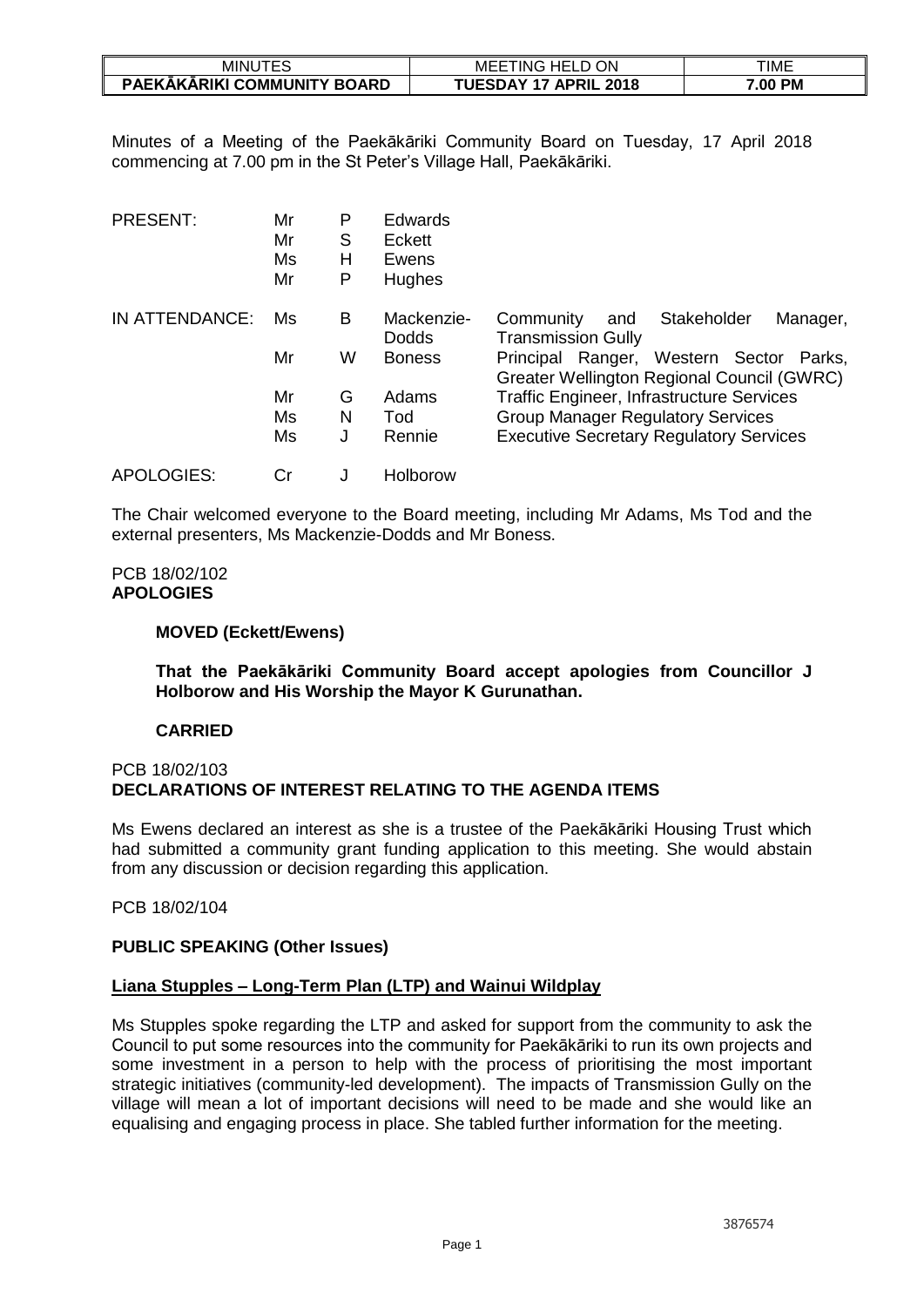| 'TES<br>MINU                | ON<br>$\cap$ HELL<br>MEE<br>iNG           | TIME    |
|-----------------------------|-------------------------------------------|---------|
| PAEKĀKĀRIKI COMMUNITY BOARD | <b>TUESDAY 17</b><br><b>APRIL</b><br>2018 | '.00 PM |

The Chair advised the Mayor met with Community Board Chairs recently to discuss the possibility of having a fund for each Community Board that they would be responsible for. Community Boards would need to be trained in accountability.

Ms Stupples also spoke regarding "Wainui Wildplay" which is an idea she and Jan Nesbit have been working on. She tabled a document on this with further information. It is envisaged this would be an all-age nature connection play area in North Paekākāriki, potentially in Queen Elizabeth Park. The Friends of the Park are in support of the concept. The next steps would be community consultation on some different options and then putting forward a concept into the Greater Wellington Regional Council (GRWC) Network Plan or Council Long-Term Plan (LTP). Mr Boness asked that Ms Stupples email him the information on this idea and he will send this to the right places for consideration. The Chair will make copies of the tabled document and circulate to the community.

# **Tina Pope - LTP**

Ms Pope endorsed Ms Stupples' views on the LTP. Transmission Gully will have impacts that the community should be aware of. She encouraged the community to make submissions on the LTP. She is assisting people to make submissions as she believes the community should have a say. She wants Council to support community initiatives and services, and the Community Board to support people to make submissions.

# **Dan O'Connell – Wellington and Robertson Road Intersection**

Mr O'Connell spoke on his concerns regarding the design and what he felt was the overengineering of the above intersection. He was concerned at the removal of four carparks and was not happy with the consultation process. He asked whether the design was publicised; whether there was traffic monitoring; and what the construction cost is. He also wants clarification of what public consultation is required on road safety issues. He advised he has attached his questions on the netting next to the tennis court. Mr Adams advised he will obtain costing information and Ms Tod will clarify the rules around consultation when work is carried out for health and safety reasons.

# **Graham Coe**

Mr Coe spoke about the successful 100-year celebration for the St Peter's Village Hall; the wind turbine proposal, and the Art Show being held in this hall this weekend and asked for public support. In response to a question concerning talking to Ministers before consulting on the wind turbine proposal, Mr Coe advised that Ministers were contacting the project team after reading articles about the project. He was also using the opportunity to talk to Ministers about other community matters. He wants the community to have a say in what happens to Perkins' land.

# **Bride Coe**

Bride Coe spoke in support of what previous speakers had to say. She also spoke regarding Ames Street parking issues. She asked about the submission the Community Board has put forward for the LTP. The Chair advised copies of the submission were meant to be available tonight. He will now post the submission online. He gave a brief overview of what the submission covered.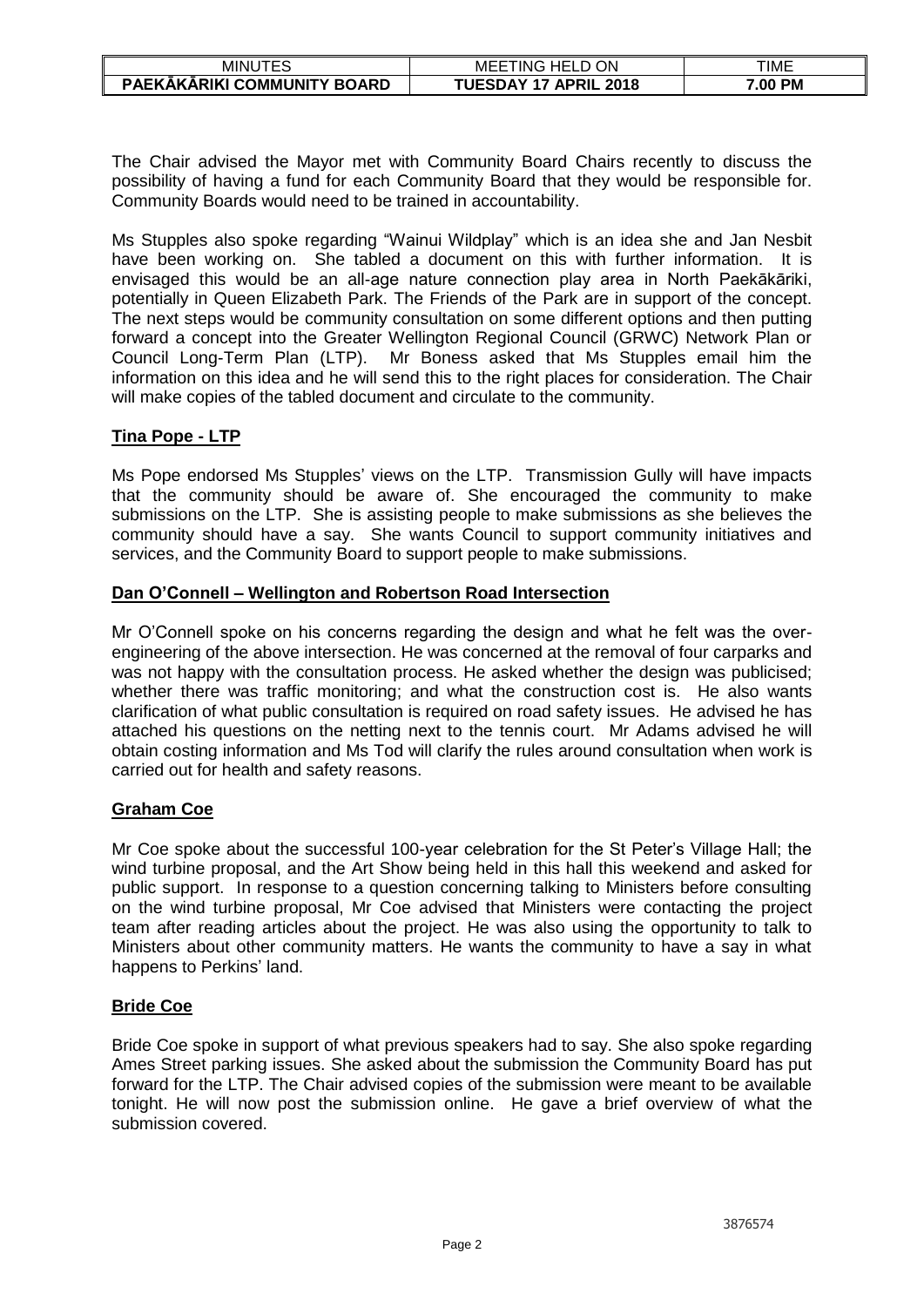| minu <sup>.</sup><br><u>_</u>           | ON<br>$\sim$<br>HEL.<br>MEE<br>I ING<br>---      | TIME    |
|-----------------------------------------|--------------------------------------------------|---------|
| PAEKĀKĀRIKI COMMUNITY  <br><b>BOARD</b> | DAY<br>17<br><b>APRIL</b><br>2018<br><b>UESI</b> | 7.00 PM |

# **PUBLIC SPEAKING (Grants)**

## **Barbara Paranihi – Kāpiti Coast No More Meth**

Barbara spoke in support of the work of Emma Makatea and her request for funding of \$500.00 to assist with the costs of enabling people to attend a weekly drug and alcohol support programme.

## **Tony Fuell – Mulled Wine Concert**

Tony spoke in support of Mary Gow's request for funding of \$500.00 to assist with the costs of holding a Mulled Wine Concert in Paekākāriki on 27 May 2018.

#### **Kāpiti College – Ecuador/Galapagos Islands Trip**

Kim Moody spoke in support of a request for funding of \$500.00 assist with the costs for 16 Kāpiti College students to travel to Ecuador and the Galapagos Islands with Operation Wallacea. The students include three from Paekākāriki (Harriet Wills, Sofia Hamann and Maria Dussler).

# **Paekākāriki Housing Trust**

Tina Pope spoke in support of a request for funding. She amended her request to \$250.00 for just the first hui which will now be held in June.

She also wanted to thank Council for supporting the installation of a chair in the Carolyn Boyd Memorial Gardens. The Carolyn Boyd Trust Fund has been set up and they are giving money to the Paekākāriki School this year. This Trust Fund is another funding possibility for youth, education and community building projects. She said the Community Board should talk to Tony Cook about the Fund.

#### **Hannah Zwartz – Paekākāriki Orchards and Gardens**

Hannah just wanted to say thank you to the Community Board in person for the grant they had received. They have provided food, brought in new people, and have some investment to show for their efforts. They have a memorandum of understanding which runs through to October with Council for the land.

# PCB 18/02/105 **CONSIDERATION OF FUNDING APPLICATIONS (RS-18-467)**

The Paekākāriki Community Board considered the funding report RS-18-467.

#### **MOVED (Edwards/Hughes)**

**That the Paekākāriki Community Board approves a funding application for \$500.00 from Emma Makatea – Kāpiti Coast No More Meth to assist with the costs of enabling people to attend a weekly drug and alcohol support programme.** 

**That the Paekākāriki Community Board approves a funding application for \$250.00 from the Paekākāriki Housing Trust to assist with the costs of holding a community hui in June 2018.**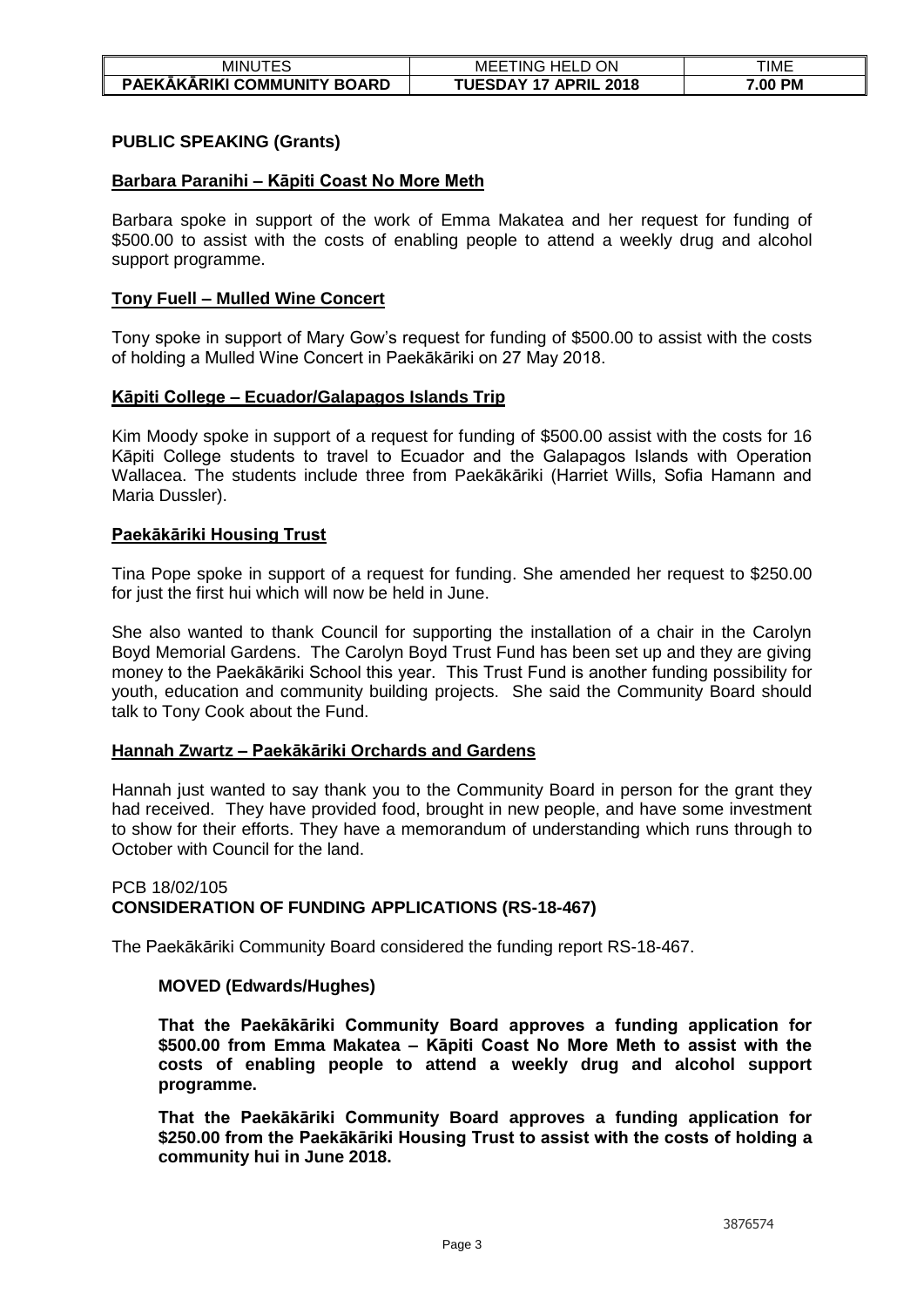| <b>MINU</b><br>1ES                 | ON<br>HELL<br>ING<br>ME                                      | TIME              |
|------------------------------------|--------------------------------------------------------------|-------------------|
| <b>PAEKAKARIKI COMMUNITY BOARD</b> | $\overline{1}$ UESDAY $\overline{1}$<br><b>APRIL</b><br>2018 | <b>PM</b><br>7.00 |

**That the Paekākāriki Community Board approves a funding application for \$500.00 from the Paekākāriki ANZAC Committee to assist with the costs of its 2018 ANZAC parade.**

**That the Paekākāriki Community Board recommends to the Campe Estate Trustees that the sum of \$300.00 be granted to Willow Harper to assist with the costs of purchasing a surfboard.**

**That the Paekākāriki Community Board recommends to the Campe Estate Trustees that the sum of \$300.00 each be granted to Kāpiti College students from Paekākāriki (Harriet Wills, Sofia Hamann and Maria Dussler) to travel to Ecuador and the Galapagos Islands with Operation Wallacea.** 

# **CARRIED**

The Community Board did not approve a funding application for \$500.00 from Mary Gow to assist with the costs of holding a Mulled Wine Concert in Paekākāriki on 27 May 2018 this year. This was her second application in one year and she has been receiving funding over a number of consecutive years. Her application was discussed amongst the Community Board and the Board felt it was important to distribute its funds as widely as possible to members of its community.

#### PCB 18/02/106

#### **PRESENTATION: TRANSMISSION GULLY**

Belinda Mackenzie-Dodds, Community and Stakeholder Manager, gave a presentation on the above. She tabled newsletters which are also available on the Transmission Gully website. She gave an overview of works to date. The Chair raised the issues around traffic delays and congestion which are causing concern. The New Zealand Transport Agency (NZTA) has approved the traffic management plans and the 80km speed limit on Coast Road. There will be continued pressure on traffic.

In response to a question regarding fixing the bridge over the Wainui Stream, she advised that the Department of Conservation, GRWC and NZTA are looking at the situation and trying to find an answer to solve the problem of fish passage being prevented. She emphasised that the Transmission Gully project has consent to do what has been designed for the road corridor only and they have no consents or remit to work outside the project scope. The land outside the road corridor belongs to NZTA and is not part of their construction project. The community feels strongly that there is a great opportunity to fix the fish passage once and for all and would like this message conveyed to the parties concerned.

Other matters noted were that the Marine Oil Tanker has heritage status and the sand dunes will be replaced (sand borrowing). The Perkins' family house that was moved is in a sorry state and Belinda was requested to ask that it be made weather tight.

# PCB 18/02/107

# **UPDATE: COASTAL ISSUES**

Wayne Boness, Principal Ranger, Western Sector Parks, GWRC spoke on coastal issues and a range of other matters relating to Queen Elizabeth Park.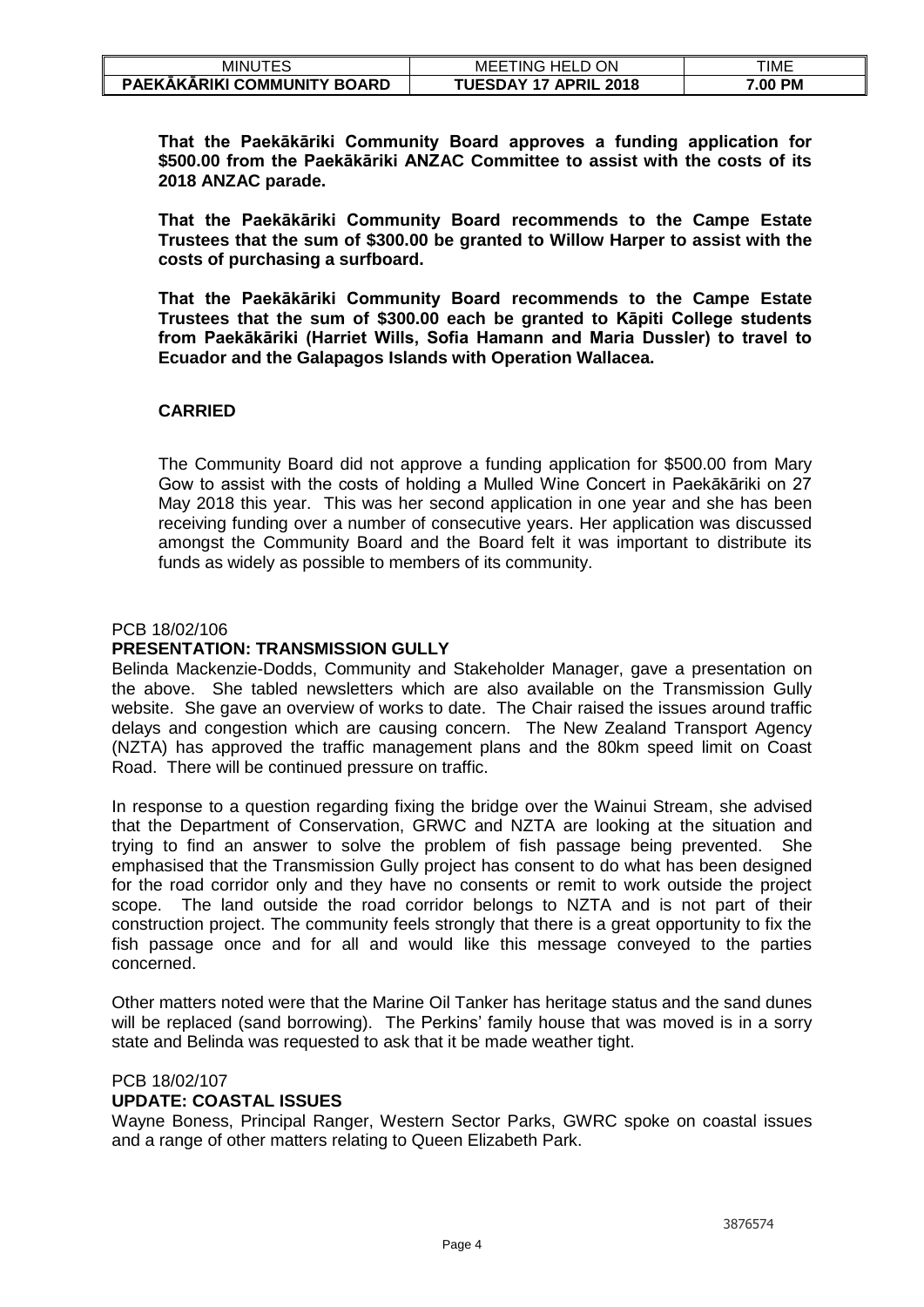| <b>MINU</b><br>-5<br>⊏ບ     | TING<br>ON<br>HEL.<br>MEE                   | TIME    |
|-----------------------------|---------------------------------------------|---------|
| PAEKĀKĀRIKI COMMUNITY BOARD | <b>UESDAY</b><br><b>APRIL</b><br>17<br>2018 | 7.00 PM |

He apologised for the recent situation that led to posts on Facebook saying Queen Elizabeth Park tracks were closed. The tracks are open again and staff should have consulted the public first. He has reinforced this message back to his staff. He asked that he be contacted immediately if anything like this happens again.

Mr Boness advised that the Wellington Road gate is working fine and signoff of the carpark etc will be happening soon so everything is ready for summer.

Argentine Ants are not in Paekākāriki itself and baiting for the ants is being undertaken in the Park.

There is coastal track erosion. Dangerous tracks will be closed. Realigned track route options are being developed. The community will provide input.

The Wainui Stream Bridge was storm damaged so has been removed. There is no plan to rebuild the bridge as part of a managed retreat.

Mr Boness advised that rules when using a digger to clear flood debris have to be and are followed.

Wellington Road Project – a concept plan is being developed for the managed retreat of facilities in Queen Elizabeth Park. A landscape architect has been commissioned and the brief is being finalised. The aim is to be proactive in replacing what nature will take away. Mr Boness hopes to come back at the end of June to the Community Board as a point of contact to the community. Hopefully this project will progress at the end of the year or early 2019.

North Whareroa Waterway – this is a NZTA project to manage flooding near Poplar Avenue. This waterway is now classed as a stream. The corridors through the Park have improved the environment. Mr Boness outlined the work that has been undertaken and how the fish habitat has been improved.

Maclean Trust Project – This is a six-year planting project to restore 25 hectares of wetland. Hydrology is part of the project. The aims of the project are to restore fertility, the wetlands, and the habitat, and improve access. He wants to create an exemplar large-scale restoration project. Contractors will do the planting which will be programmed over the six years, and pest and weed control will also be undertaken. He wants to encourage the involvement of children and was very receptive to the idea of visiting schools.

The Draft Park Networks Plan is being considered by GWRC on 10 May and if approved will be publicly available on 20 May for submissions.

#### PCB 18/02/108 **AMES STREET PARKING RESTRICTIONS (IS-18-466)**

Mr Adams spoke to his report. He received a wide variety of opinions when he undertook consultation for the report. He went through four options for the Board to consider. The Chair asked that the paper be brought back to the next Community Board meeting on 29 May 2018 for the Board to approve the proposed recommendation(s). He wants to provide the report to the affected community before the Board discusses and approves any of the recommendations.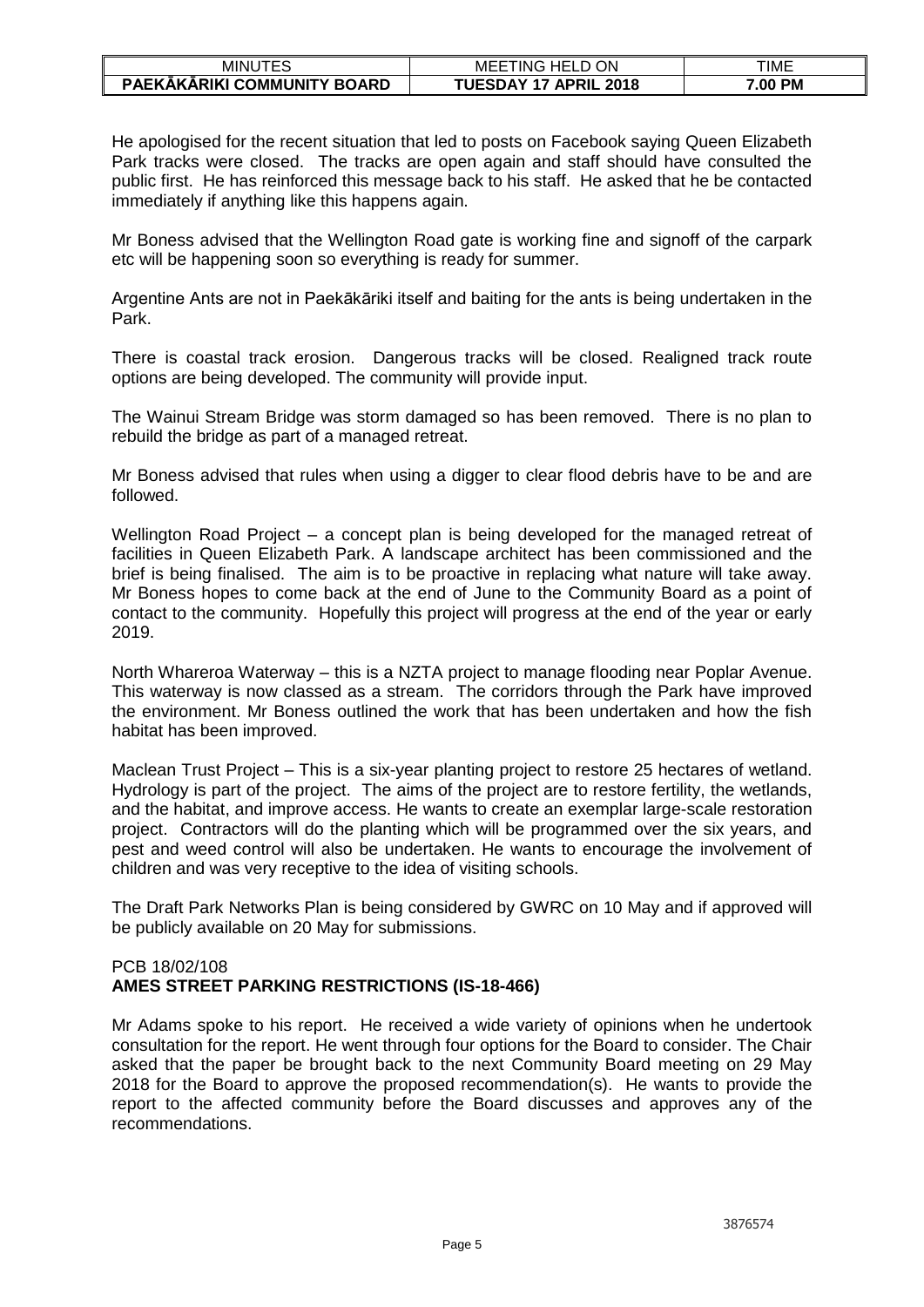| <b>MINU</b>                             | ON<br>$\sim$<br>HEL.<br>MEE<br>ING<br>----  | TIME             |
|-----------------------------------------|---------------------------------------------|------------------|
| PAEKĀKĀRIKI COMMUNITY I<br><b>BOARD</b> | <b>JESDAY</b><br><b>APRIL</b><br>2018<br>17 | <b>PM</b><br>.00 |

## PCB 18/02/109 **CONFIRMATION OF MINUTES: 27 FEBRUARY 2018**

The Paekākāriki Community Board considered the minutes of 27 February 2018. A correction to the spelling of Steven Eckett's name in one place was noted (Steven will be amended to Steve). The Chair advised he will be meeting up with Mr Bell who spoke at the Community Board's last meeting regarding assistance with his submission before the GWRC submission deadline. Mr Eckett's question regarding parking follow-up is addressed in the minutes under PCB 18/02/101 Matters Under Action, item 4.

# **MOVED (Eckett/Hughes)**

**That the amended minutes of the 27 February 2018 meeting of the Paekākāriki Community Board be confirmed as a true and accurate record.** 

#### **CARRIED**

## PCB 18/02/110 **MEMBERS' BUSINESS**

(a) Public Speaking Time Oral Submissions – Responses:

Responses were given to speakers, as the questions arose.

(b) Leave of Absence:

There was no leave of absence.

(c) Matters of an Urgent Nature:

There were no matters of an urgent nature.

(d) Chairperson's Business:

The Chair spoke to his report (circulated to the Board and attached to these minutes).

(e) Community Board Members' Activities:

Board members gave an update of their activities. All Board members attended draft LTP presentations.

Ms Ewens advised she attended the Community Garden Party; the Windfarm Presentation and is making headway on the website build, particularly on the Paekākāriki Community Board's page within the website. She held two workshops this week with the technical design team and is holding a presentation tomorrow night.

# PCB 18/02/111 **MATTERS UNDER ACTION**

The Matters under Action table was taken as read. Ms Tod advised that Item 6 is still underway due to weather.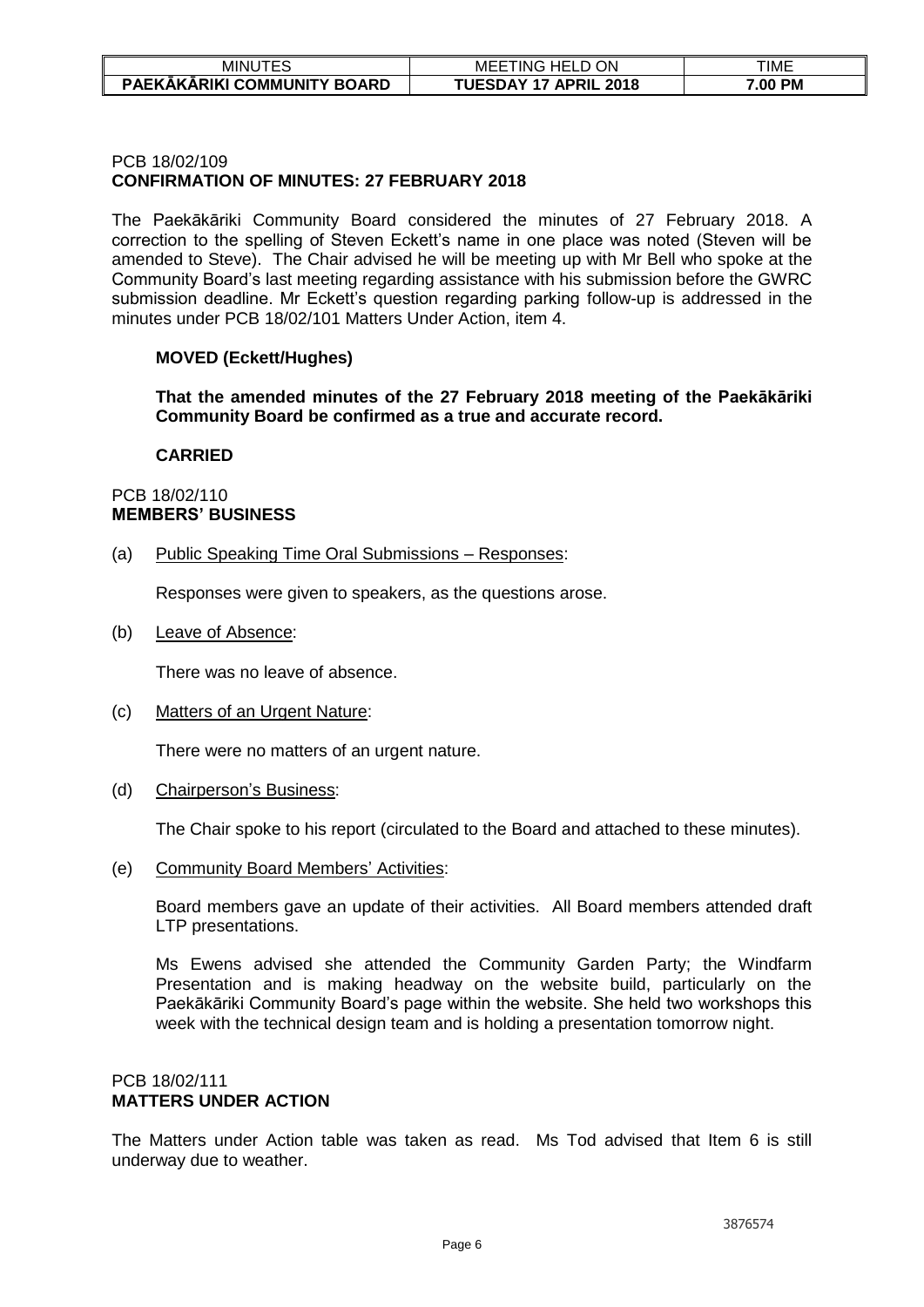| ---<br>MINUTES                     | ON<br>HELL<br>MEE<br>ING             | TIME    |
|------------------------------------|--------------------------------------|---------|
| <b>PAEKAKARIKI COMMUNITY BOARD</b> | UESDAY<br>17<br><b>APRIL</b><br>2018 | 7.00 PM |

|      | <b>Matters Under Action</b> |                    |                                  |                                                    |                                                                                                                                                                                                                                                                                                        |  |  |
|------|-----------------------------|--------------------|----------------------------------|----------------------------------------------------|--------------------------------------------------------------------------------------------------------------------------------------------------------------------------------------------------------------------------------------------------------------------------------------------------------|--|--|
| Item | <b>Date Raised</b>          | <b>Target Date</b> | <b>Matter</b>                    | Responsible<br><b>Officer</b>                      | <b>Action/Progress</b>                                                                                                                                                                                                                                                                                 |  |  |
| 1.   | 29/1/2013                   | December<br>2017   | Coastal protection<br>upgrade    | Coastal<br>&<br>Stormwater<br>Asset Manager        | Options for the replacement of the<br>Seawall<br>have<br>been presented<br>to<br>Council for its consideration as part of<br>the next LTP. The LTP proposal is for<br>works to be funded in years 3-5 and<br>from the maintenance fund in the<br>interim. No change in situation.                      |  |  |
| 2.   | 2/6/2015                    | December<br>2017   | Tilley Road flood<br>protection  | Coastal<br>&<br>Stormwater<br>Asset Manager        | The projects associated with Tilley<br>Road flooding are in the Stormwater<br>reprioritised work<br>programme<br>and<br>become part of the next LTP depending<br>on the funding approved by Council.<br>Stormwater priorities in the LTP focused<br>on habitable dwellings. No change in<br>situation. |  |  |
| 3.   | 14/7/2015                   | February<br>2018   | Village<br>Parking<br>options    | Group Manager<br>Infrastructure<br>Services        | The P120 parking area (top of Ames<br>Street) continues to be monitored.<br>Report to be presented by Council<br>Officer at this meeting.                                                                                                                                                              |  |  |
| 4.   | 14/2/2017                   | February<br>2018   | Beach<br>Road<br>parking         | Group Manager<br>Infrastructure<br><b>Services</b> | The Board preferred an education<br>strategy ie. issuing fliers instead of<br>enforcement<br>notices,<br>and<br>the<br>monitoring would continue. This is<br>ongoing.                                                                                                                                  |  |  |
| 5.   | 14/2/2017                   | <b>June 2018</b>   | Village signage                  | Group Manager<br>Infrastructure<br><b>Services</b> | Signage for the village was dependent<br>on available funds this financial year.<br>until track along<br>SH1 is<br>Waiting<br>completed so that any signage includes<br>the new Te Araroa route.                                                                                                       |  |  |
| 6.   | 5/7/2016                    | March 2018         | Minor<br>traffic<br>improvements | Group Manager<br>Infrastructure<br><b>Services</b> | This financial year's works programme<br>included:<br>• Robertson/Wellington<br>Roads<br>priority<br>Work is under way predicted to be<br>complete<br>13 <sup>°</sup><br>(weather<br>by<br>April<br>permitting.                                                                                        |  |  |
| 7.   | 5/7/2016                    | March 2018         | <b>Road Safety</b>               | Group Manager<br>Infrastructure<br><b>Services</b> | • Ocean Road – broken yellow lines<br>(byls)                                                                                                                                                                                                                                                           |  |  |
|      |                             |                    |                                  |                                                    | This needs further clarification and<br>investigation by Council officers. If a<br>serious safety issue is identified then                                                                                                                                                                             |  |  |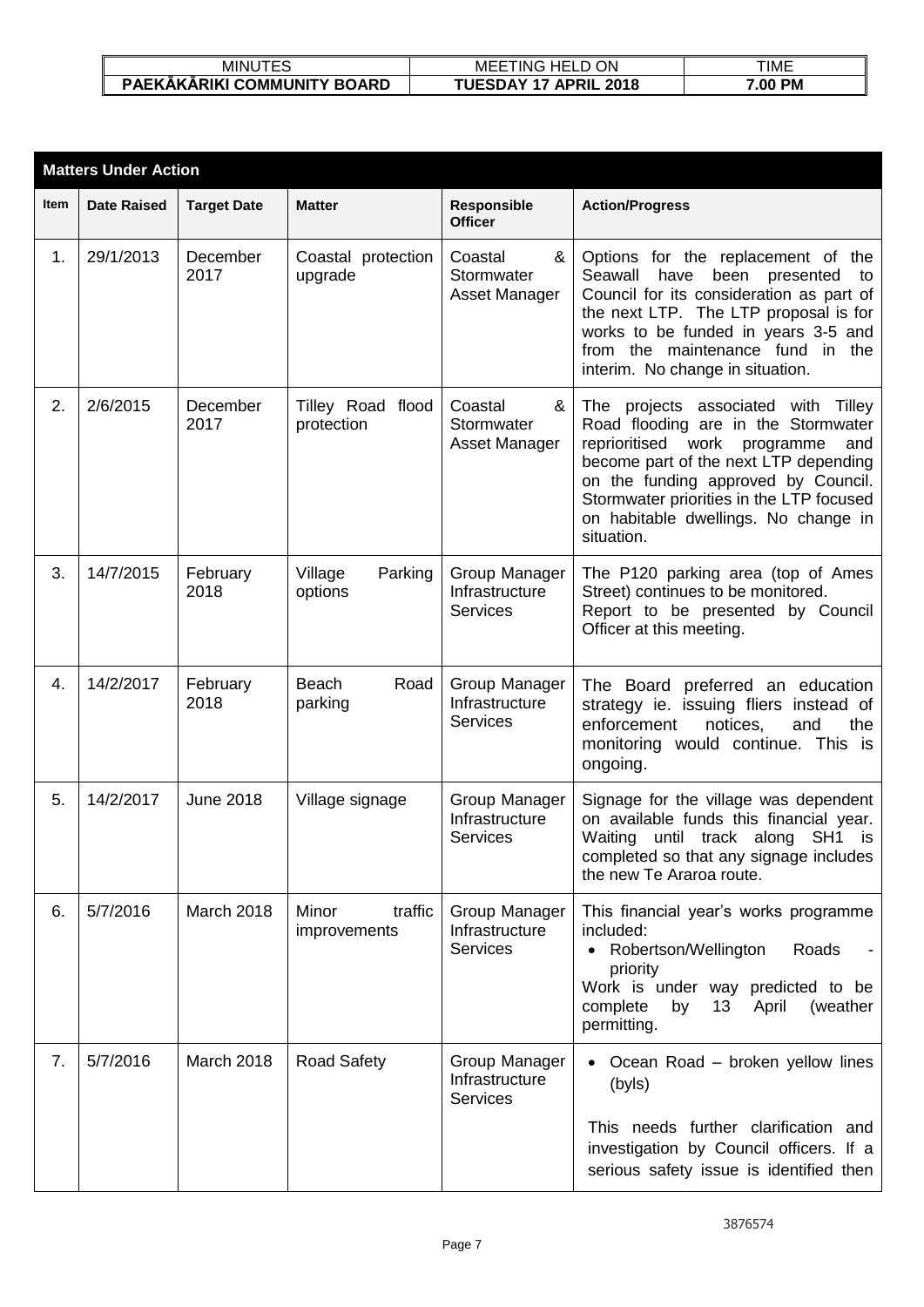| MINU<br>ES                  | ON<br>$\sim$<br>`HFL.<br>ING<br>MEE<br>---- | TIME              |
|-----------------------------|---------------------------------------------|-------------------|
| PAEKAKARIKI COMMUNITY BOARD | <b>APRIL</b><br>TUESDAY<br>2018<br>$-17$    | <b>PM</b><br>7.00 |

|             | <b>Matters Under Action</b> |                    |                 |                                             |                                                                                                                                                                                                                                                                                                                               |  |
|-------------|-----------------------------|--------------------|-----------------|---------------------------------------------|-------------------------------------------------------------------------------------------------------------------------------------------------------------------------------------------------------------------------------------------------------------------------------------------------------------------------------|--|
| <b>Item</b> | <b>Date Raised</b>          | <b>Target Date</b> | <b>Matter</b>   | <b>Responsible</b><br><b>Officer</b>        | <b>Action/Progress</b>                                                                                                                                                                                                                                                                                                        |  |
|             |                             |                    |                 |                                             | byls will be installed. This is ongoing.                                                                                                                                                                                                                                                                                      |  |
| 8.          | 5/7/2016                    | June 2018          | Street-lighting | Group Manager<br>Infrastructure<br>Services | The LED Upgrade in Paekakariki is<br>complete. Changes to the decorative<br>lights on Beach Road have not been<br>completed at this stage, as a possible<br>future solution will need to be found as<br>the streetlight luminaires will not retrofit<br>these type of poles. No further action<br>can be taken at this stage. |  |

The meeting closed at 10.10pm.

..................................................................................... ...........................................

**Philip Edwards Date Paekākāriki Board Chair**